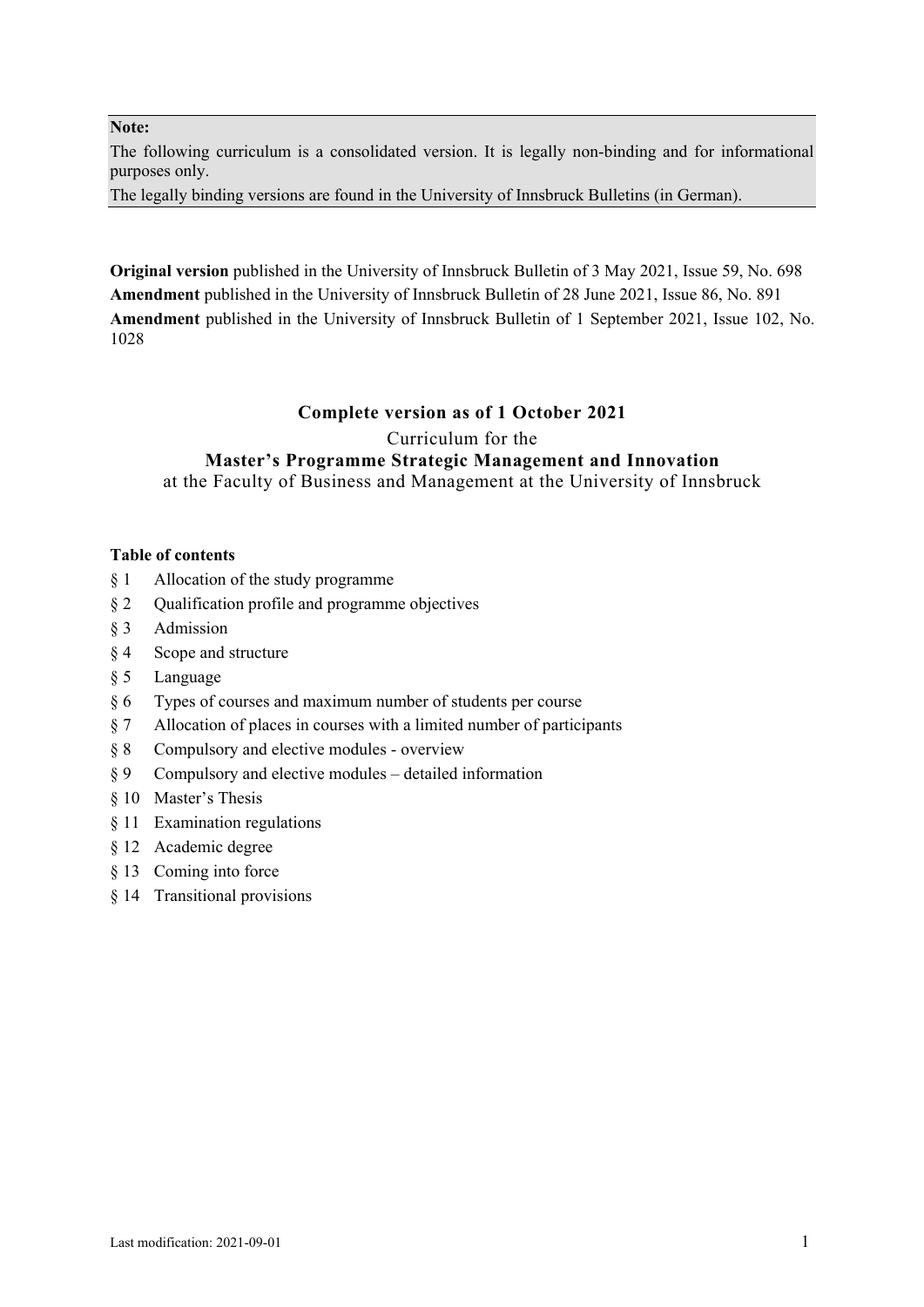## **§ 1 Allocation of the study programme**

Acc. to §54 Universities Act 2002, the Master's Programme is grouped among the social and economic study programmes.

## **§ 2 Qualification profile and study objectives**

- (1) The Master's Programme in Strategic Management and Innovation provides in-depth social and economic pre-vocational training and qualification for professional activities that require the application of scientific knowledge and methods. Since it is a scientific study programme, it centres on the imparting of theories and methods in social and economic studies, in particular of strategic management, innovation and entrepreneurship. The findings of gender research are also considered .
- (2) In its modules, the Master's Programme in Strategic Management and Innovation not only promotes subject-specific skills but also extra-curricular skills and competences.
- (3) The educational goal of this university master's programme is to acquire in-depth scientific and scientifically sound, analysis and problem-solving skills for research and practice that are based on theory and methods. This competence should enable them
	- $-$  to work on scientific problems independently, to assess scientific knowledge and to apply it in new, especially research-relevant contexts as well as to take up a further scientific doctoral or PhD programme;
	- to work on relevant problems in their respective non-university professional fields in a scientifically sound and practice-oriented manner. Beyond the field of strategic management and innovation, they have qualifications that enable them to work in different professional fields;
	- $-$  reflect on the ethical and social consequences and prerequisites of using their knowledge in a well-founded manner.
- (4) The Master's Programme in Strategic Management and Innovation prepares
	- for managerial, planning, analysing and consulting activities in the management of companies and non-profit organisations, on activities in innovation management of organisations, on strategy- and innovation-related activities in consulting companies and on founding and developing start-ups and/or
	- for activities in scientific institutions and in particular for an additional scientific doctoral or PhD programme.

## **§ 3 Admission**

- (1) Admission to the Master's Programme Strategic Management and Innovation requires a relevant Bachelor's degree awarded by a University or a University of Applied Sciences ("Fachhochschule") or a relevant degree acquired at a recognised post-secondary educational institution home or abroad.
- (2) In any case, the Bachelor's Programme in Economics Management and Economics at the University of Innsbruck is relevant Bachelor's programme. The rectorate decides on study programmes in question or on the equivalence of a study programme passed at a post-secondary educational institution home or abroad for the admission to the master's programme based on the regulations of the Universities Act.
- (3) In the event that equivalence has been established in principle but with certain qualifications missing for full equivalence, supplemental examinations may be required by the rectorate. These examinations must be passed during the respective master's programme.
- (4) In addition, the following qualitative admission requirements acc. to §63a par. 1 Universities Act apply: Ability to combine strategic, organisational and marketing-related knowledge as well as well-founded knowledge in finance and accounting, which are a prerequisite for strategic management and innovation, with economic, qualitative and quantitative knowledge of methods; This knowledge is deemed to have been provided if courses amounting to 15 ECTS-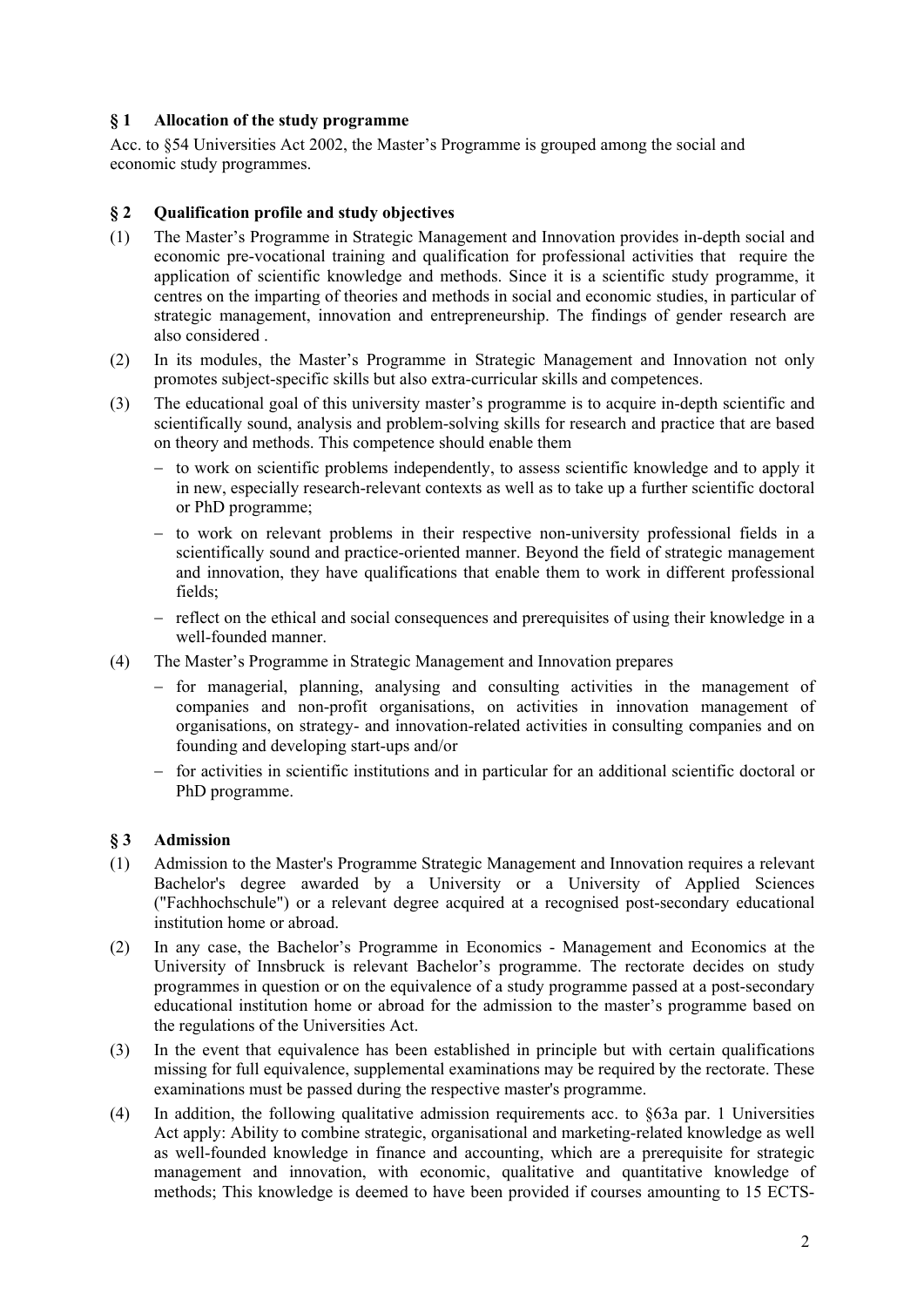Credits have been successfully completed in the field of internal and external accounting, 7.5 ECTS-Credits in mathematics and/or statistics and at least 12.5 ECTS-Credits in the areas of marketing, trade, strategy and corporate management, tourism/service industry or administrative management/public management.

## **§ 4 Scope and structure of the study programme**

- (1) The Master's Programme in Management and Innovation covers 120 ECTS-Credits. This corresponds to a duration of four semesters.
- (2) The study programme is structured in modules.

## **§ 5 Language**

The Master's Programme in Strategic Management and Innovation is offered in English.

#### **§ 6 Types of courses and maximum number of students per course**

Courses with continuous performance assessment:

- 1. **Practical courses** (UE): focus on the practical treatment of concrete scientific tasks within an area. Maximum number of participants: 30.
- 2. **Seminars** (SE) provide in-depth treatment of scientific topics through students' presentations and discussion thereof. Maximum number of participants: 30
- 3. **Lectures** with practical elements (VU) focus on the practical treatment of concrete scientific tasks that are discussed during the lecture parts of the course. Maximum number of participants: 150.
- 4. **Excursions** (EX): conducted outside the premises of the university, serve to demonstrate and deepen course contents. Maximum number of participants: 30.
- 5. **Project studies** (PJ) promote scientific collaboration of two or more fields through the treatment of multidisciplinary topics and the use of various methods and techniques. Maximum number of participants 30.

## **§ 7 Allocation of places in courses with a limited number of participants**

- (1) In courses with a limited number of participants, course places are allocated as follows:
	- 1. Students for whom the study duration would be extended due to the postponement are to be given priority.
	- 2. If criterion no. 1 does not suffice for regulating the admission, then first, students for whom the course is part of a compulsory module are to be given priority, and second, students for whom the course is part of an elective module.
	- 3. If the criteria in no. 1 and 2 do not suffice for regulating the admission, then the available places are raffled.
- (2) Notwithstanding par. 1, for elective modules acc. to §8 par. 2 no. 1 to 10, places in the courses with a limited number of participants are allocated according to the preferences of the students, If this criterion is not sufficient, the available places are raffled.
- (3) For courses acc. to §8 par .2 no. 11 to 19, taken from other Master's programmes, the regulations of the respective curricula apply.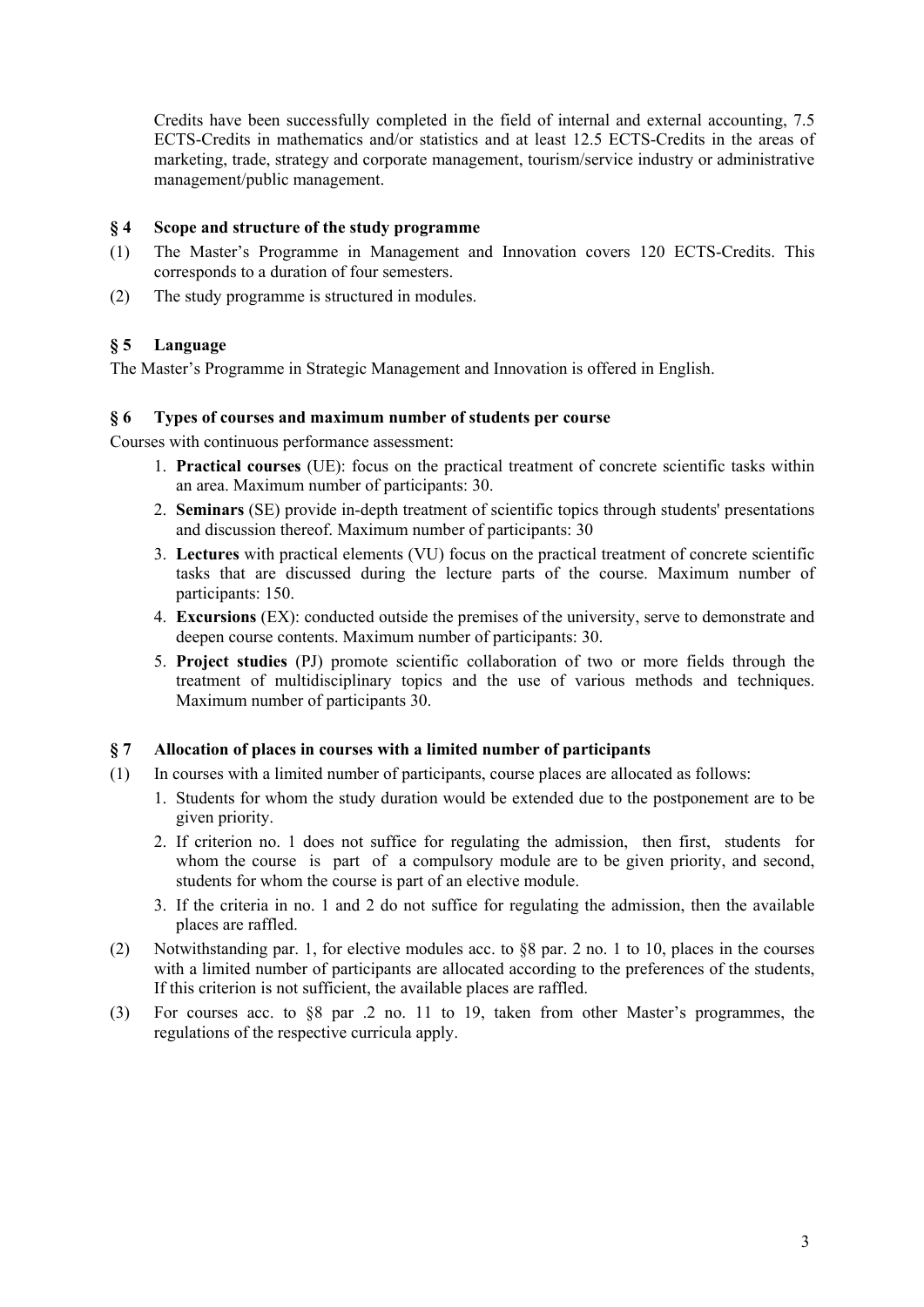# **§ 8 Compulsory and elective modules - overview**

|    | <b>Compulsory Modules</b>                    | $\mathbf h$ | ECTS-<br><b>Credits</b> |
|----|----------------------------------------------|-------------|-------------------------|
| 1. | <b>Strategy and Digital Business Models</b>  | 4           | 10                      |
| 2. | <b>Business and Data Analytics</b>           | 4           | 10                      |
| 3. | <b>Innovation Management</b>                 | 4           | 10                      |
| 4. | Entrepreneurship                             | 4           | 10                      |
| 5. | <b>Strategy Implementation</b>               | 2           |                         |
| 6. | Advanced Research in Strategy and Innovation | 4           | 10                      |
| 7. | Conception of the Master's Thesis            | $\theta$    | 2.5                     |
| 8. | Research Colloquium for the Master's Thesis  |             | 2.5                     |

# (1) The following compulsory modules covering altogether 60 ECTS-Credits must be passed:

(2) From the following catalogue, elective modules covering 35 ECTS-Credits must be passed:

| (2) | From the following catalogue, elective modules covering 35 ECTS-Credits must be passed:                                       |                |                                |
|-----|-------------------------------------------------------------------------------------------------------------------------------|----------------|--------------------------------|
|     | <b>Elective Modules</b>                                                                                                       | $\mathbf h$    | <b>ECTS-</b><br><b>Credits</b> |
| 1.  | <b>Innovation Ecosystems</b>                                                                                                  | $\overline{2}$ | 5                              |
| 2.  | Digital Innovation and Transformation                                                                                         | $\overline{2}$ | 5                              |
| 3.  | Leadership in Organisations                                                                                                   | $\overline{2}$ | 5                              |
| 4.  | <b>International Management</b>                                                                                               | $\overline{2}$ | 5                              |
| 5.  | Current Topics in Strategy and Innovation                                                                                     | 2              | 5                              |
| 6.  | Diffusion of Innovation                                                                                                       | $\overline{2}$ | 5                              |
| 7.  | Innovation Lab                                                                                                                | $\overline{2}$ | 5                              |
| 8.  | Software-Supported Corporate Management                                                                                       | $\overline{2}$ | 5                              |
| 9.  | Financial Management of Business Formation                                                                                    | $\overline{2}$ | 5                              |
| 10. | <b>Strategy and Sustainability</b>                                                                                            | $\overline{2}$ | 5                              |
| 11. | Design of Effective Market Information Systems                                                                                | $\overline{2}$ | 5                              |
| 12. | <b>Ethics in Marketing</b>                                                                                                    | 2              | 5                              |
| 13. | <b>International Marketing</b>                                                                                                | $\overline{2}$ | 5                              |
| 14. | Social Listening and Market-Ethnography                                                                                       | $\overline{2}$ | 5                              |
| 15. | E-Commerce                                                                                                                    | $\overline{2}$ | 5                              |
| 16. | Current Issues in Brand Management                                                                                            | $\overline{2}$ | 5                              |
| 17. | Gender, Work and Organisation                                                                                                 | $\overline{4}$ | 10                             |
| 18. | Module from other Master's Programmes at the Faculty of Business and<br>Management or the Faculty of Economics and Statistics |                | 10                             |
| 19. | Interdisciplinary Skills                                                                                                      |                | 10                             |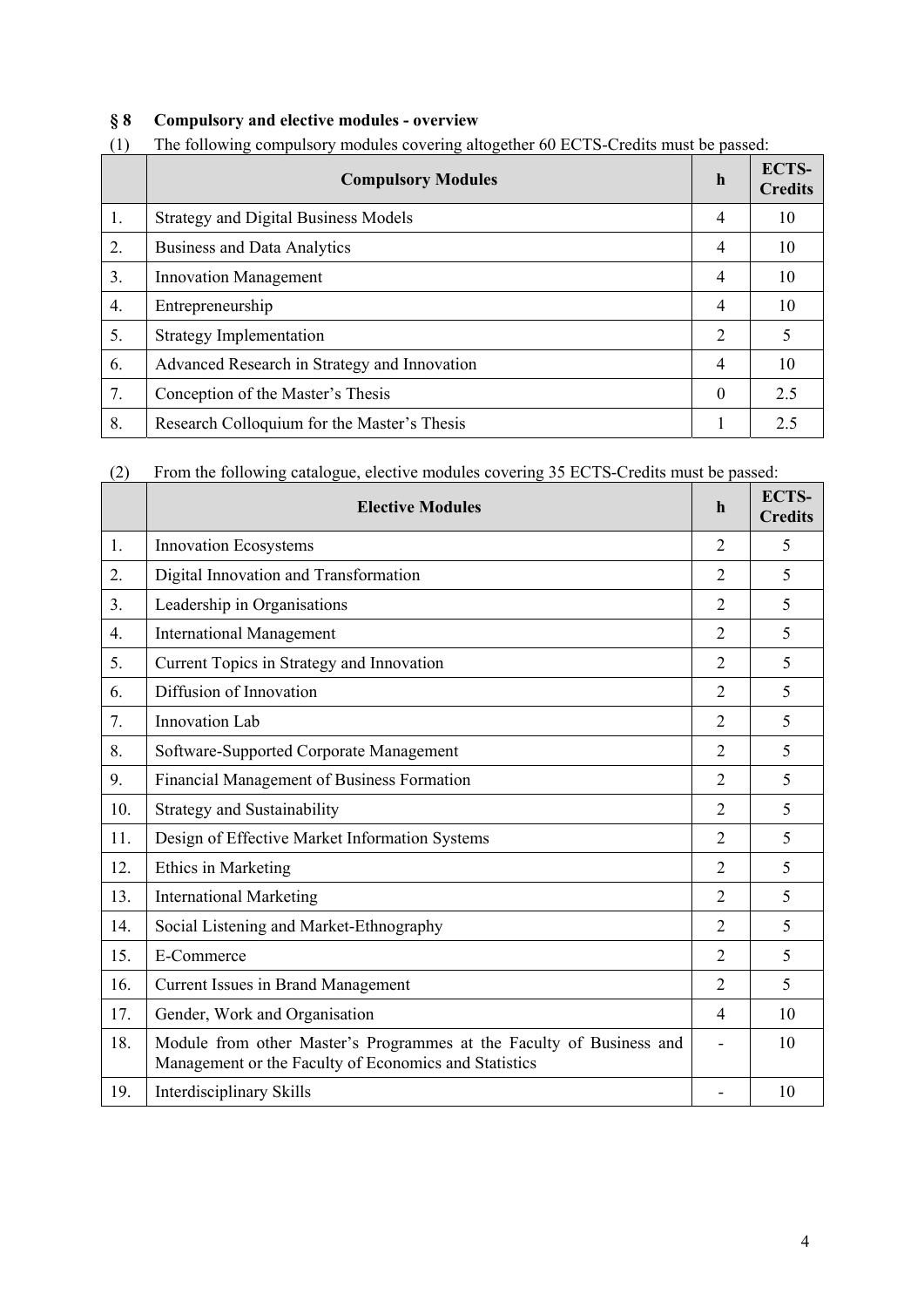# **§ 9 Compulsory and elective modules – detailed information**

(1) Compulsory modules acc. to §8 par. 1:

| 1. | <b>Compulsory Module: Strategy and Digital Business Models</b>                                                                                                                                                                                                                               | h                           | <b>ECTS-</b><br><b>Credits</b> |
|----|----------------------------------------------------------------------------------------------------------------------------------------------------------------------------------------------------------------------------------------------------------------------------------------------|-----------------------------|--------------------------------|
| a. | <b>VU Strategy and Digital Business Models</b><br>Discussion of the theoretical foundations for developing and implementing<br>strategy at company level and at business unit level, understanding the<br>fundamentals of disruptive innovation and the design of digital business<br>models | 2                           |                                |
| b. | <b>SE Strategy and Digital Business Models</b><br>Application of models and methods to react to disruptive changes and to<br>develop new business models                                                                                                                                     | $\mathcal{D}_{\mathcal{L}}$ |                                |
|    | <b>Total</b>                                                                                                                                                                                                                                                                                 | 4                           | 10                             |
|    | <b>Learning Outcomes:</b><br>Students learn to analyse companies and industries strategically, to develop strategies at<br>company level and at the level of business units, which react and refer to digital changes and to                                                                 |                             |                                |

develop new digital business models based on this.

**Prerequisites:** none

| 2. | <b>Compulsory Module: Business and Data Analytics</b>                                                                                                                                                                                                            | h | <b>ECTS-</b><br><b>Credits</b> |
|----|------------------------------------------------------------------------------------------------------------------------------------------------------------------------------------------------------------------------------------------------------------------|---|--------------------------------|
| a. | <b>VU Business and Data Analytics</b><br>Introduction to the theoretical basics of business and data analysis from the<br>perspective of strategic decision-makers in companies                                                                                  | 2 |                                |
| b. | <b>SE Business and Data Analytics</b><br>Application and discussion of methods for the analysis, interpretation and<br>communication of business data to recognise trends and to develop and test<br>hypotheses, support in management decision-making processes | 2 |                                |
|    | <b>Total</b>                                                                                                                                                                                                                                                     |   |                                |
|    | <b>Learning Outcomes:</b><br>Students gain insight into analytical methods and train analytical skills in the systematic<br>collection, processing, analysis and interpretation of data to improve strategic decisions.                                          |   |                                |
|    | Prerequisites: none                                                                                                                                                                                                                                              |   |                                |

| 3. | <b>Compulsory Module: Innovation Management</b>                                                                                                                                                                                       | h                           | ECTS-<br><b>Credits</b> |
|----|---------------------------------------------------------------------------------------------------------------------------------------------------------------------------------------------------------------------------------------|-----------------------------|-------------------------|
| a. | <b>VU Innovation Management</b><br>Insights into innovation management from the innovation strategy, the<br>innovative organisation, the innovation process through innovation culture<br>and innovation tools to innovation projects |                             |                         |
| b. | <b>SE Innovation Management</b><br>Participation and implementation of a wide variety of innovation formats,<br>which enables an in-depth discussion and concrete application of current<br>innovation tools in the team              | $\mathcal{D}_{\mathcal{L}}$ |                         |
|    | <b>Total</b>                                                                                                                                                                                                                          |                             |                         |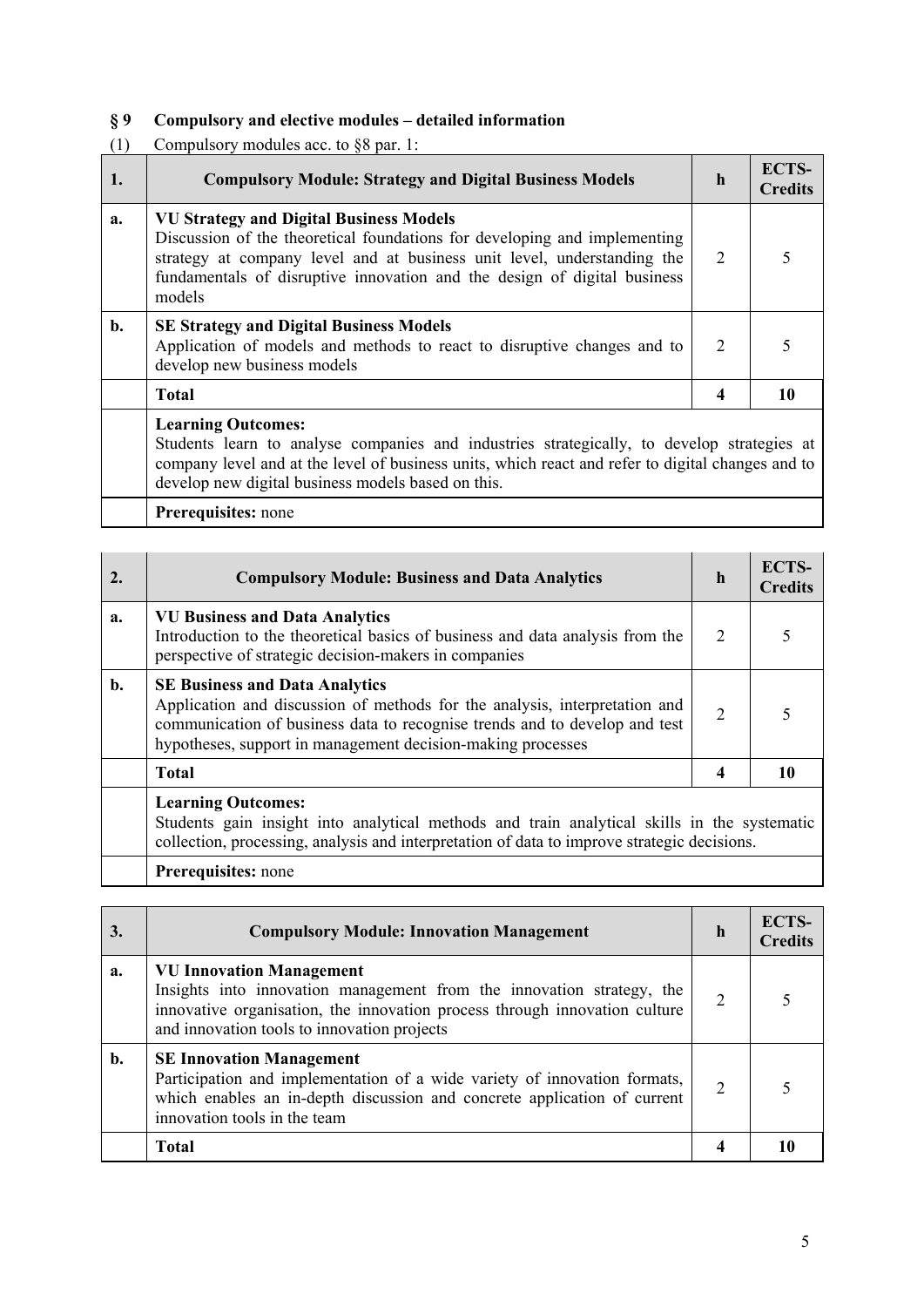## **Learning Outcomes:**

Students build the knowledge, skills and mindset of future innovation managers. They will discuss and understand the role of innovation as a source of competitive advantage in general and get an overview of innovation processes, management and strategy.

#### **Prerequisites:** none

| 4. | <b>Compulsory Module: Entrepreneurship</b>                                                                                                                                                                                                                                                                                                                                                                                                                                                    | $\mathbf h$    | ECTS-<br><b>Credits</b> |
|----|-----------------------------------------------------------------------------------------------------------------------------------------------------------------------------------------------------------------------------------------------------------------------------------------------------------------------------------------------------------------------------------------------------------------------------------------------------------------------------------------------|----------------|-------------------------|
| a. | <b>VU Entrepreneurship</b><br>Imparting of the theoretical basics of entrepreneurial thinking and acting in<br>different organisational contexts, teaching the basic knowledge necessary for<br>founding and developing start-ups                                                                                                                                                                                                                                                             | $\overline{2}$ |                         |
| b. | <b>SE Entrepreneurship</b><br>Development and establishment of their own start-up example: As part of the<br>seminar, students go through a typical start-up process, from the<br>identification of the business idea to the selling of the company. The<br>knowledge gained in the VU is applied to the selected start-up example. An<br>in-depth examination of methods and concepts for the design of<br>entrepreneurial projects and the implementation of business plans takes<br>place. | $\overline{2}$ |                         |
|    | <b>Total</b>                                                                                                                                                                                                                                                                                                                                                                                                                                                                                  | 4              | 10                      |
|    | <b>Learning Outcomes:</b><br>Students acquire the basic knowledge to start their own company.<br>They goin proctical experience by developing their own start up ideas in the course of the                                                                                                                                                                                                                                                                                                   |                |                         |

They gain practical experience by developing their own start-up ideas in the course of the seminar, including a business plan, prototype and pitch presentation.

## **Prerequisites:** none

| 5. | <b>Compulsory Module: Strategy Implementation</b>                                                                                                                                                                                                                                                                                          | $\mathbf h$ | <b>ECTS-</b><br><b>Credits</b> |
|----|--------------------------------------------------------------------------------------------------------------------------------------------------------------------------------------------------------------------------------------------------------------------------------------------------------------------------------------------|-------------|--------------------------------|
| a. | <b>VU Strategy Implementation</b><br>In-depth examination of methods, concepts and approaches for the<br>promotion, implementation, management and tracking of strategies and<br>change in organizations, discussion of the theoretical foundations of strategy<br>implementation and change in organisations                              |             |                                |
| b. | <b>SE Strategy Implementation</b><br>Analysis of changes in industrial and organisational activities, processes and<br>competencies for the use of opportunities in the digital age                                                                                                                                                        | 1           |                                |
|    | <b>Total</b>                                                                                                                                                                                                                                                                                                                               | 2           | 5                              |
|    | <b>Learning Outcomes:</b><br>Students acquire the knowledge and skills to react to change within organisations and to manage<br>them accordingly. They will examine the role of strategy in responding to technological<br>progress and acquire knowledge of how initiatives for organisational change can be<br>implemented and realised. |             |                                |

**Prerequisites:** successful completion of the compulsory module acc. to §8 par. 1 no.1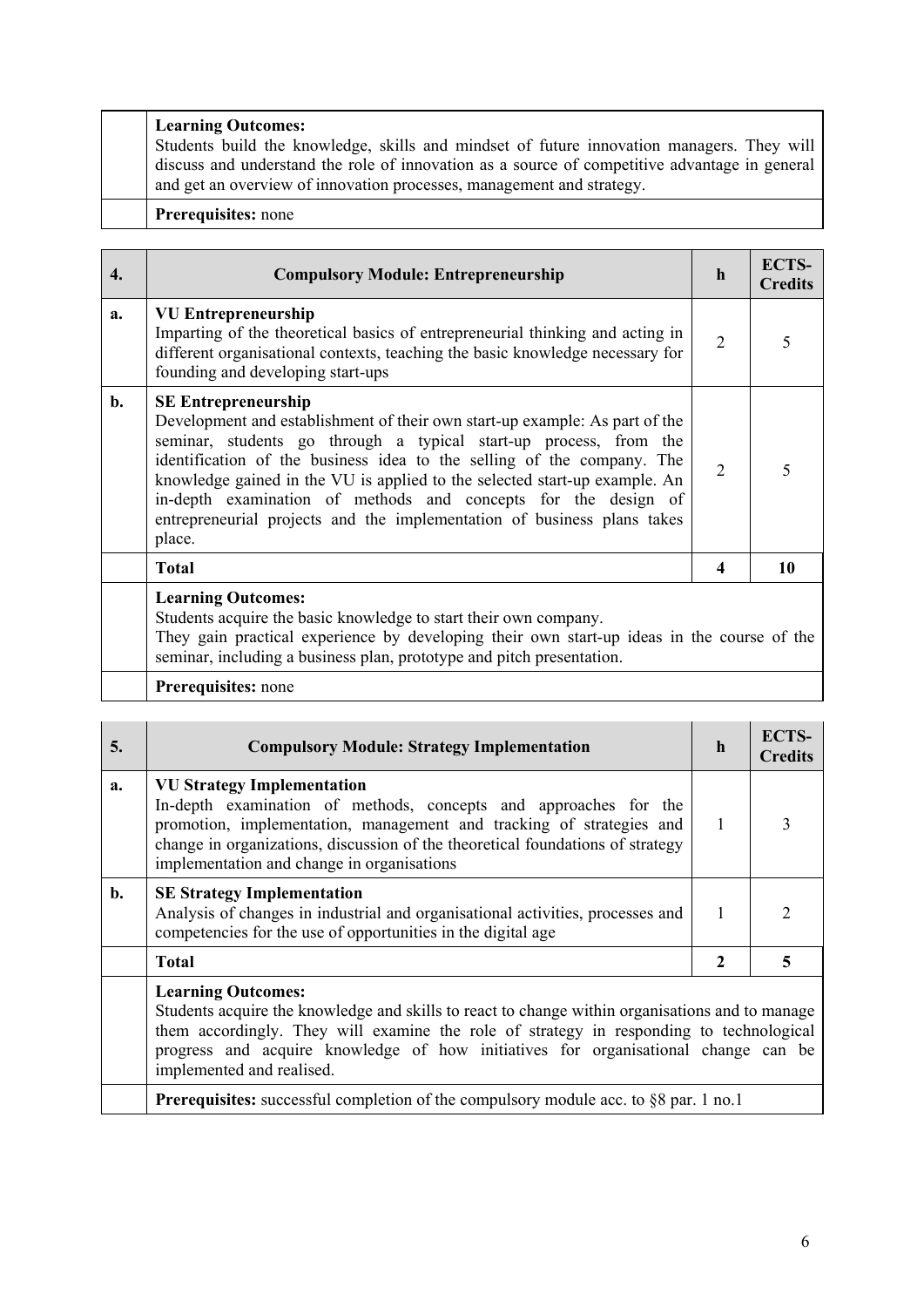| 6. | <b>Compulsory Module: Advanced Research in Strategy and Innovation</b>                                                                                                          | h                           | <b>ECTS-</b><br><b>Credits</b> |
|----|---------------------------------------------------------------------------------------------------------------------------------------------------------------------------------|-----------------------------|--------------------------------|
| a. | <b>VU Advanced Research in Strategy and Innovation</b><br>Discussion of research approaches and methods in the field of strategy and<br>innovation                              | 2                           |                                |
| b. | <b>SE Advanced Research in Strategy and Innovation</b><br>In-depth discussion and application of research approaches and methods in<br>the field of strategy and innovation     | $\mathcal{D}_{\mathcal{L}}$ |                                |
|    | <b>Total</b>                                                                                                                                                                    | 4                           | 10                             |
|    | <b>Learning Outcomes:</b><br>Students acquire the ability to critically examine and apply research approaches and methods in<br>strategic management and innovation management. |                             |                                |
|    | <b>Prerequisites:</b> successful completion of two of the three compulsory modules acc. to                                                                                      |                             |                                |

§8 par. 1 no. 1 to 3

| .7 | <b>Compulsory Module: Conception of the Master's Thesis</b>                                                                                                                                                                                                                            | n | ECTS-<br>Credits |
|----|----------------------------------------------------------------------------------------------------------------------------------------------------------------------------------------------------------------------------------------------------------------------------------------|---|------------------|
|    | Agreement on the topic, scope and form of the Master's Thesis on the basis<br>of a brief description of the content (synopsis) as well as agreement on the<br>work processes and the course of study; planning a corresponding time<br>frame for the completion of the Master's Thesis |   | 25               |
|    | <b>Total</b>                                                                                                                                                                                                                                                                           |   |                  |
|    | <b>Learning Outcomes:</b>                                                                                                                                                                                                                                                              |   |                  |

Students are able to write a brief description of the content of the planned Master's Thesis (synopsis), to outline a schedule, to conclude a written Master's Thesis agreement and to register the Master's Thesis with the Director of Studies.

**Prerequisites:** successful completion of the compulsory modules acc. to §8 par. 1 no. 1 to 6 as well as elective modules acc. to §8 par. 2 amounting to 25 ECTS-Credits

| 8. | <b>Compulsory Module: Research Colloquium for the Master's Thesis</b>                                                                                                                                                                                                     | h | <b>ECTS-</b><br><b>Credits</b> |
|----|---------------------------------------------------------------------------------------------------------------------------------------------------------------------------------------------------------------------------------------------------------------------------|---|--------------------------------|
|    | <b>SE Research Colloquium for the Master's Thesis</b><br>The seminar serves to support the ongoing Master's Thesis. The work is<br>presented, partial aspects are discussed in more depth and theoretical and<br>research methodological aspects are discussed in detail. |   | 2.5                            |
|    | <b>Total</b>                                                                                                                                                                                                                                                              |   | 2.5                            |
|    | <b>Learning Outcomes:</b><br>Students are able to design and carry out a scientific study and to present the research results in<br>different contexts.                                                                                                                   |   |                                |
|    | Prerequisites: successful completion of the compulsory modules acc. to §8 par .1 no. 1 to 6 as<br>well as the elective modules acc. to §8 par. 2 amounting to 25 ECTS-Credits                                                                                             |   |                                |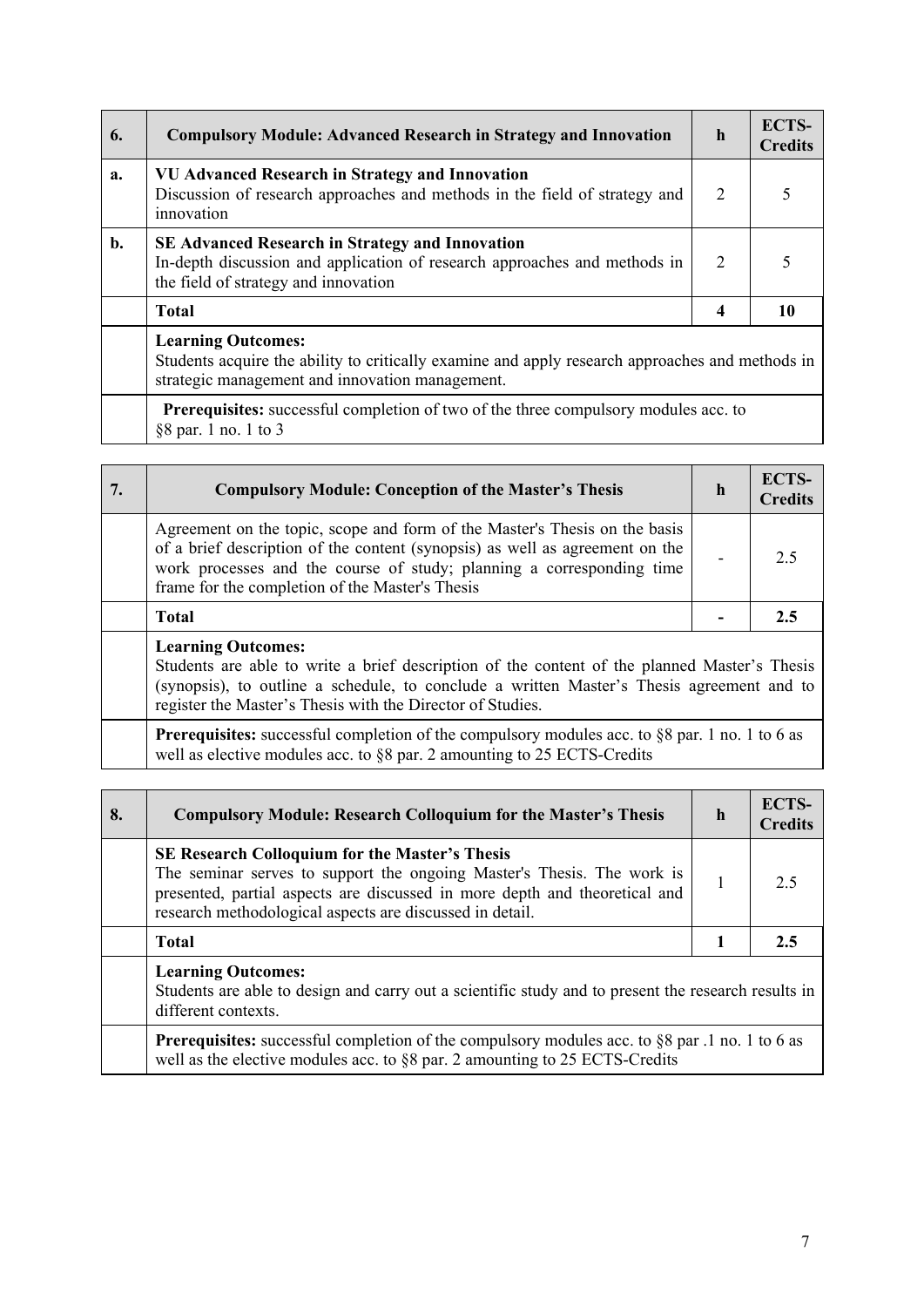# (2) Elective modules acc. to §8 par. 2 no. 1 to 10:

|    | <b>Elective Module: Innovation Ecosystems</b>                                                                                                                                                               | $\mathbf h$ | <b>ECTS-</b><br><b>Credits</b> |
|----|-------------------------------------------------------------------------------------------------------------------------------------------------------------------------------------------------------------|-------------|--------------------------------|
| a. | <b>EX Innovation Ecosystems</b><br>Excursion into a world-leading innovation ecosystem to gain a deeper<br>understanding of the success factors and characteristics of a successful<br>innovation ecosystem |             |                                |
| b. | <b>UE Innovation Ecosystems</b><br>Discussion and in-depth examination of innovation ecosystems within the<br>scope of the excursion                                                                        |             |                                |
|    | <b>Total</b>                                                                                                                                                                                                | 2           |                                |
|    | <b>Learning Outcomes:</b><br>Students acquire an understanding of innovation drivers new technologies and successful start-                                                                                 |             |                                |

Students acquire an understanding of innovation drivers, new technologies and successful startup initiatives. They will learn how companies work successfully with start-ups and benefit from innovation ecosystems.

**Prerequisites:** successful completion of compulsory modules acc. to §8 par. 1 no. 1 to 3

| 2. | <b>Elective Module: Digital Innovation and Transformation</b>                                                                                                                                                                                                                                                                                                          | $\mathbf h$  | <b>ECTS-</b><br><b>Credits</b> |
|----|------------------------------------------------------------------------------------------------------------------------------------------------------------------------------------------------------------------------------------------------------------------------------------------------------------------------------------------------------------------------|--------------|--------------------------------|
| a. | <b>VU Digital Innovation and Transformation</b><br>Insights into methods, concepts and approaches for reacting to the digital<br>revolution that is transforming industries, organisations and innovation<br>processes                                                                                                                                                 | 1            | 3                              |
| b. | <b>SE Digital Innovation und Transformation</b><br>Advanced examination and discussion of the changes in industrial and<br>organisational innovation activities, processes and competencies for the use<br>of opportunities in the digital age                                                                                                                         | 1            | $\mathcal{D}$                  |
|    | <b>Total</b>                                                                                                                                                                                                                                                                                                                                                           | $\mathbf{2}$ | 5                              |
|    | <b>Learning Outcomes:</b><br>Students acquire the skills to react to digital transformations and to manage them accordingly.<br>They will gain knowledge in connection with the speed of technological progress, new<br>technologies and their implications for innovations and learn how initiatives for digital<br>innovation and transformation can be implemented. |              |                                |
|    | <b>Prerequisites:</b> successful completion of the compulsory modules acc. to §8 par. 1 no. 1 to 3                                                                                                                                                                                                                                                                     |              |                                |

| 3. | <b>Elective Module: Leadership in Organisations</b>                                                                                                                                                                                                                                                | h | ECTS-<br><b>Credits</b> |
|----|----------------------------------------------------------------------------------------------------------------------------------------------------------------------------------------------------------------------------------------------------------------------------------------------------|---|-------------------------|
| a. | <b>VU Leadership in Organisations</b><br>Introduction to the central concepts of leadership theories in organisations,<br>discussion of the role of leadership styles in the context of organisational<br>structures, introduction to concepts relevant to influencing groups and<br>organisations |   |                         |
| b. | <b>SE Leadership in Organisations</b><br>Advanced understanding, application and discussion of concepts, exercises<br>and case studies on the role of the manager in the context of organisational<br>structures and concepts of influencing groups and organisations                              |   |                         |
|    | <b>Total</b>                                                                                                                                                                                                                                                                                       |   |                         |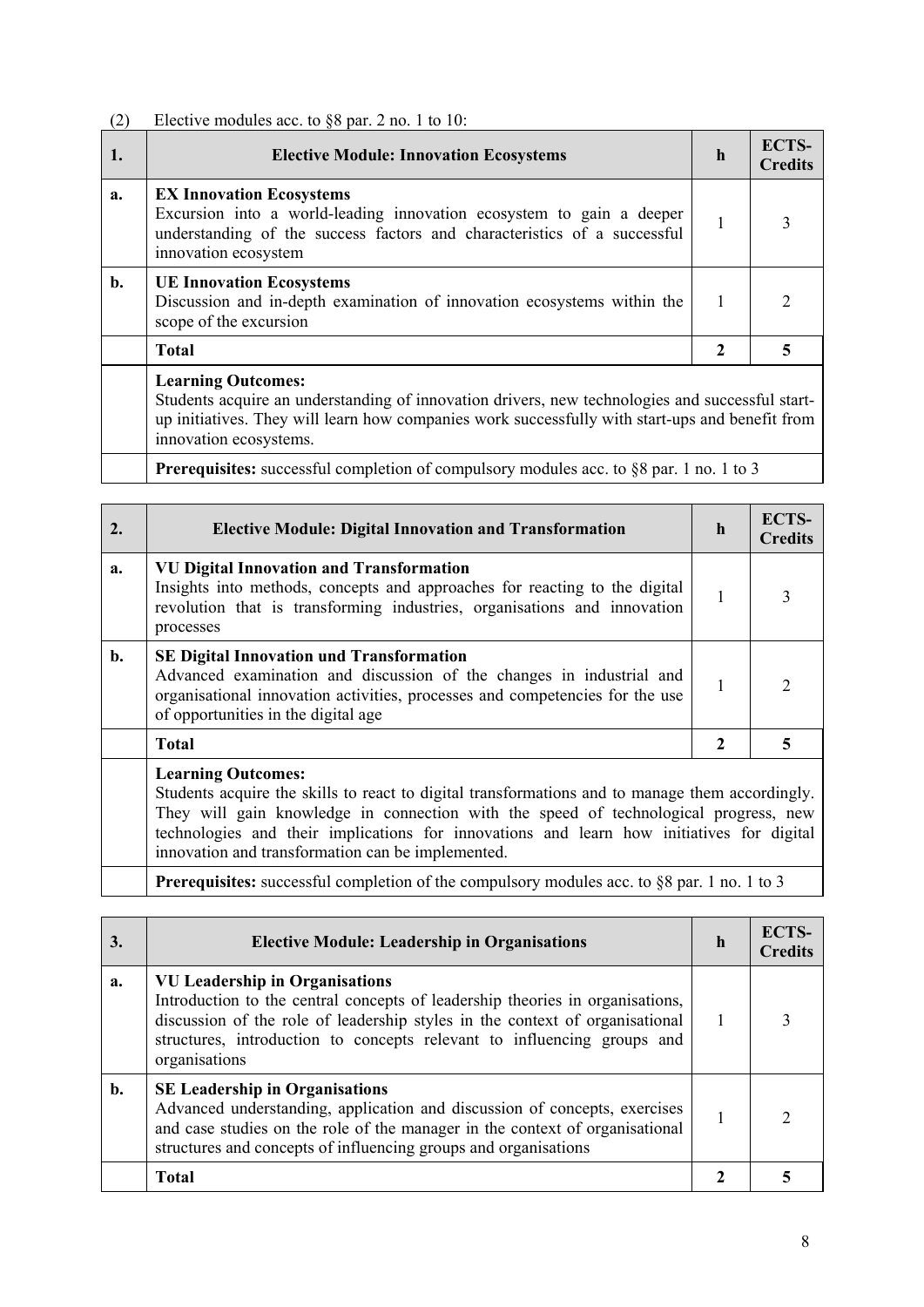## **Learning Outcomes:**

Students acquire skills and knowledge about structural aspects of organisations.

They critically reflect on the role of the manager in organisations, units and teams. They will acquire the ability to analyse the possibilities and limitations of management mechanisms by executives.

# **Prerequisites:** none

|    | <b>Elective Module: International Management</b>                                                                                                                                          | h | <b>ECTS-</b><br><b>Credits</b> |
|----|-------------------------------------------------------------------------------------------------------------------------------------------------------------------------------------------|---|--------------------------------|
| a. | <b>VU International Management</b><br>Discussion of the theoretical foundations of international management and<br>case studies on the management of international companies              |   |                                |
| b. | <b>SE International Management</b><br>In-depth study of selected problems in international management                                                                                     |   |                                |
|    | <b>Total</b>                                                                                                                                                                              | 2 |                                |
|    | <b>Learning Outcomes:</b><br>Students acquire the ability to reflect on problems in the management of internationally active<br>organisations and to develop proposed solutions for them. |   |                                |
|    | <b>Prerequisites:</b> none                                                                                                                                                                |   |                                |

| 5. | <b>Elective Module: Current Topics in Strategy and Innovation</b>                                                                                                                  | h | <b>ECTS-</b><br><b>Credits</b> |  |
|----|------------------------------------------------------------------------------------------------------------------------------------------------------------------------------------|---|--------------------------------|--|
| a. | <b>VU Current Topics in Strategy and Innovation</b><br>Discussion of current topics, concepts, techniques and methods in Strategy<br>and innovation                                |   |                                |  |
| b. | <b>SE Current Topics in Strategy and Innovation</b><br>In-depth discussion and application of current topics, concepts, techniques<br>and methods in strategy and innovation       |   |                                |  |
|    | <b>Total</b>                                                                                                                                                                       |   |                                |  |
|    | <b>Learning Outcomes:</b><br>Students get to know new concepts, techniques and methods in strategy and innovation and<br>acquire the ability to critically examine and apply them. |   |                                |  |

## **Prerequisites:** none

| 6. | <b>Elective Module: Innovation Diffusion</b>                                                                                                                                                                                          | h | ECTS-<br><b>Credits</b> |
|----|---------------------------------------------------------------------------------------------------------------------------------------------------------------------------------------------------------------------------------------|---|-------------------------|
| a. | <b>VU Innovation Diffusion</b><br>Insights into the diffusion of innovations along the life cycle of a product                                                                                                                        |   |                         |
| b. | <b>SE Innovation Diffusion</b><br>In-depth examination of concepts and models of diffusion and processes of<br>the adoption of innovations, discussion of the suitability of strategies and<br>models for certain groups of customers |   |                         |
|    | <b>Total</b>                                                                                                                                                                                                                          |   |                         |
|    | <b>Learning Outcomes:</b><br>Students learn theories and processes for introducing and disseminating innovations in<br>social systems.                                                                                                |   |                         |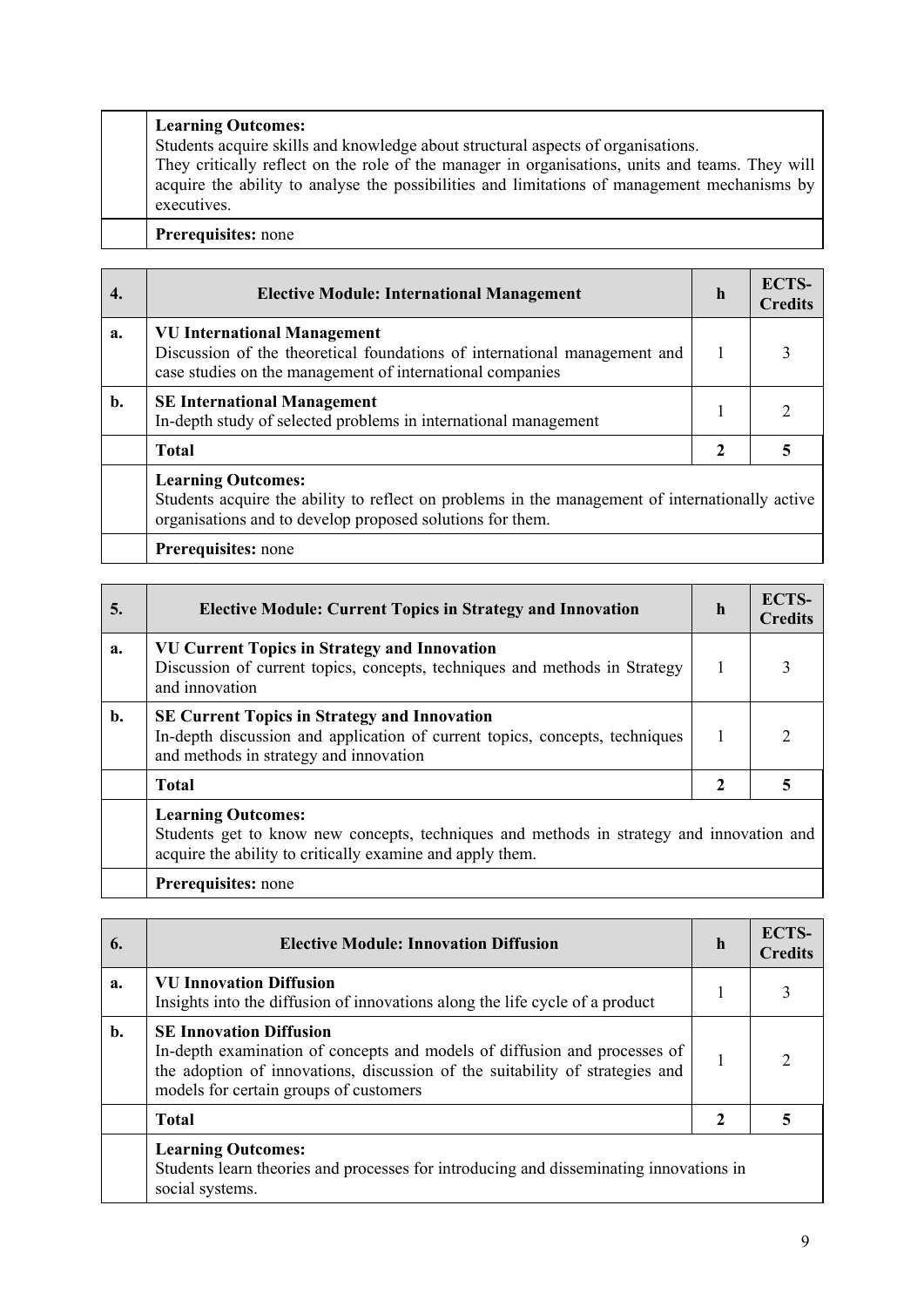|  |  | <b>Prerequisites:</b> successful completion of the compulsory modules acc. to $\S 8$ par. 1 no. 1 to 3 |  |  |
|--|--|--------------------------------------------------------------------------------------------------------|--|--|
|  |  |                                                                                                        |  |  |

| 7. | <b>Elective Module: Innovation Lab</b>                                                                                                                                                                    | $\mathbf{h}$ | <b>ECTS-</b><br><b>Credits</b> |  |
|----|-----------------------------------------------------------------------------------------------------------------------------------------------------------------------------------------------------------|--------------|--------------------------------|--|
| a. | <b>SE Innovation Lab</b><br>Imparting of the latest innovation approaches that are necessary to innovate<br>sustainable solutions in innovation ecosystems                                                |              | 3                              |  |
| b. | <b>PJ</b> Innovation Lab<br>Participation in innovation projects and solving certain subtasks in<br>innovation ecosystems                                                                                 |              | $\mathcal{D}$                  |  |
|    | <b>Total</b>                                                                                                                                                                                              | 2            | 5                              |  |
|    | <b>Learning Outcomes:</b><br>Students learn the practical application of knowledge gained about innovation ecosystems and<br>the development of holistic innovation solutions in interdisciplinary teams. |              |                                |  |
|    | <b>Prerequisites:</b> successful completion of compulsory modules acc. to §8 par. 1 no. 1 to 3                                                                                                            |              |                                |  |

| 8. | <b>Elective Module: Software-Supported Corporate Management</b>                                                                                                                                                                                                            | h | <b>ECTS-</b><br><b>Credits</b> |
|----|----------------------------------------------------------------------------------------------------------------------------------------------------------------------------------------------------------------------------------------------------------------------------|---|--------------------------------|
| a. | <b>VU Software-Supported Corporate Management</b><br>Introduction to the concepts and methods of software-based corporate<br>management                                                                                                                                    |   |                                |
| b. | <b>UE Software-Supported Corporate Management</b><br>Application and in-depth discussion of software-supported business<br>processes based on different software solutions, such as Enterprise Resource<br>Planning Systems (ERPS) and Business Intelligence Systems (BIS) |   |                                |
|    | <b>Total</b>                                                                                                                                                                                                                                                               |   |                                |
|    | <b>Learning Outcomes:</b><br>Students acquire the ability to work with various software for software-supported corporate<br>management.                                                                                                                                    |   |                                |

**Prerequisites:** none

| 9. | <b>Elective Module: Financial Management of Business Formation</b>                                                                                                                                                                                                                     | $\mathbf h$ | ECTS-<br><b>Credits</b> |  |
|----|----------------------------------------------------------------------------------------------------------------------------------------------------------------------------------------------------------------------------------------------------------------------------------------|-------------|-------------------------|--|
| a. | <b>VU Financial Management of Business Formation</b><br>Basics for the valuation of companies, possibilities of financing company<br>start-ups for different funding rounds                                                                                                            |             |                         |  |
| b. | <b>SE Financial Management of Business Formation</b><br>Analysis of existing income statements and balance sheets, creation of<br>investment plans based on sales, costs, profit, cash flow, liquidity and risk<br>forecasts and the effects of financing options on the balance sheet |             |                         |  |
|    | <b>Total</b>                                                                                                                                                                                                                                                                           | 2           |                         |  |
|    | <b>Learning Outcomes:</b><br>Students acquire the skills to analyse financing options for business start-ups and their effects,<br>to draw up investment plans and to evaluate start-ups.                                                                                              |             |                         |  |
|    | Prerequisites: successful completion of the compulsory modules acc. to §8 par. 1 no. 1 to3                                                                                                                                                                                             |             |                         |  |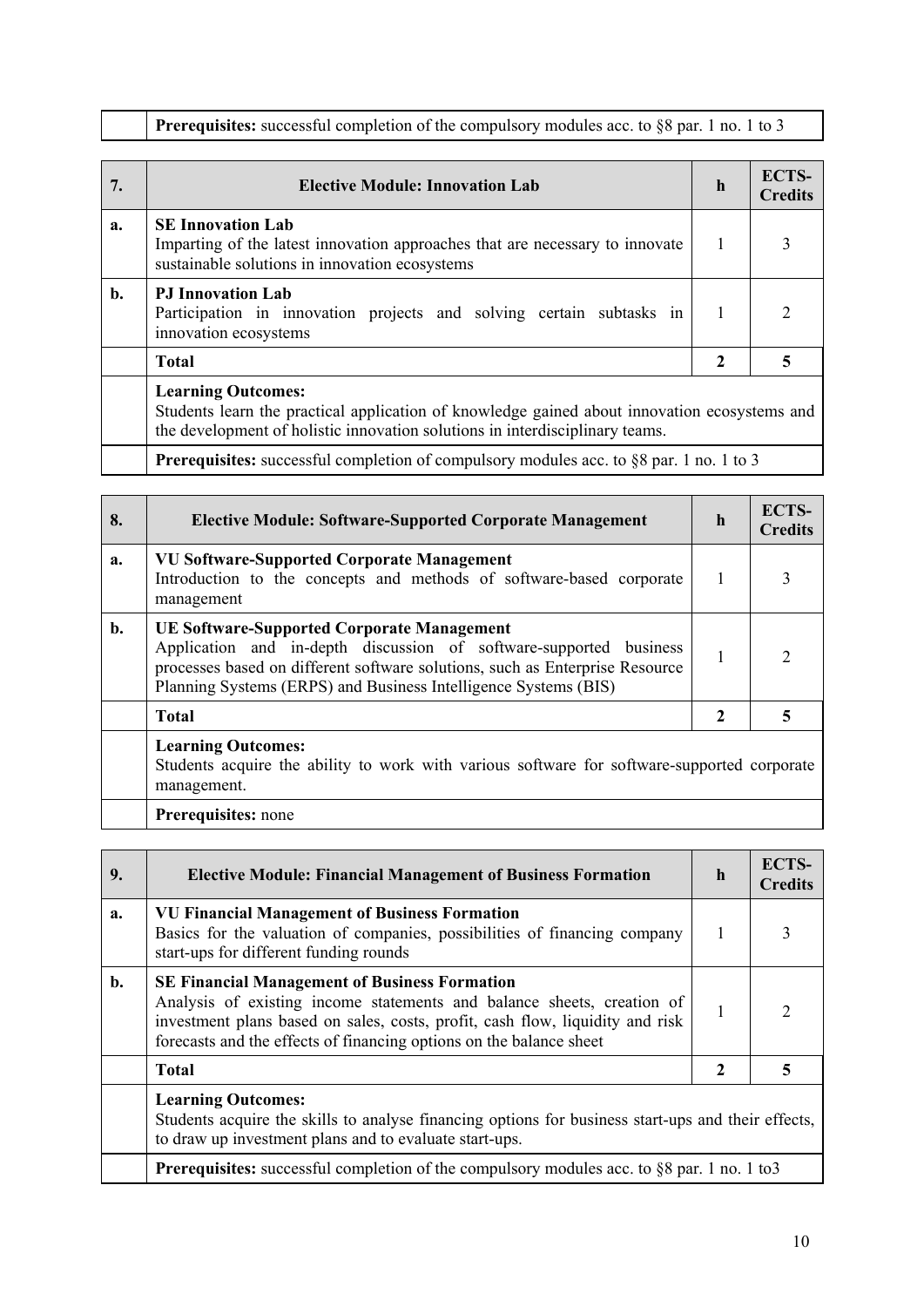| 10.   | <b>Elective Module: Strategy and Sustainability</b>                                                                                                                                                                                                                                      | h | <b>ECTS-</b><br><b>Credits</b> |  |
|-------|------------------------------------------------------------------------------------------------------------------------------------------------------------------------------------------------------------------------------------------------------------------------------------------|---|--------------------------------|--|
| a.    | <b>VU Strategy and Sustainability</b><br>Discussion of economic, social and ecological challenges for the strategic<br>orientation of companies as well as theoretical concepts for sustainability<br>and management of natural resources                                                | 1 |                                |  |
| $b$ . | <b>SE Sustainability of Enterprises</b><br>Application of economic analysis for efficient and sustainable management<br>of ecological resources as well as insights into institutional change and<br>development of sustainable strategies, business models, products and<br>legislation |   | $\mathcal{D}$                  |  |
|       | <b>Total</b>                                                                                                                                                                                                                                                                             | 2 | 5                              |  |
|       | <b>Learning Outcomes:</b><br>Students acquire the ability to reflect on current social problems caused by a lack of resources<br>and their consequences from a strategic perspective and to develop alternative models for<br>current strategy, management and innovation logics.        |   |                                |  |
|       | <b>Prerequisites:</b> none                                                                                                                                                                                                                                                               |   |                                |  |

- (3) Elective modules acc. to §8 par. 2 no. 11 to 17:
	- 1. The following elective modules from the Master's Programme in Marketing and Branding, University of Innsbruck Bulletin of 3 May 2021, Issue 58, No. 697, in the currently valid version, can be selected:
		- a) Design of Effective Market Information Systems
		- b) Ethics in Marketing
		- c) International Marketing
		- d) Social Listening and Market Ethnography e) E-Commerce
		- e) Current Issues in Brand Management

**Registration prerequisites for the courses of the modules:** positive evaluation of the compulsory modules acc. to §8 par. 1 no. 1 to 3

2. The following elective modules from the Master's Programme Organisation Studies, University of Innsbruck Bulletin of 19 April 2007, Issue 24, No. 187, in the currently valid version, can be selected:

Gender, Work and Organisation

**Registration prerequisites for the courses of the module:** positive evaluation of the compulsory modules acc. to §8 par. 1 no. 1 to 3

(4) Elective modules acc. to §8 par. 2 no. 18 to 19:

| 1. | <b>Elective Module: Module from other Master's Programmes at the</b><br>Faculty of Business and Management or the Faculty of Economics and<br><b>Statistics</b>                                                 | $\mathbf h$ | ECTS-<br><b>Credits</b> |  |
|----|-----------------------------------------------------------------------------------------------------------------------------------------------------------------------------------------------------------------|-------------|-------------------------|--|
|    | One module amounting to 10 ECTS-Credits can be selected from the<br>Master's Programmes at the Faculty of Business and Management or the<br>Faculty of Economics and Statistics at the University of Innsbruck. |             |                         |  |
|    | <b>Total</b>                                                                                                                                                                                                    |             |                         |  |
|    | <b>Learning Outcomes:</b><br>Students get an insight into another discipline corresponding to the learning outcomes specified<br>by the resp. module.                                                           |             |                         |  |
|    | Prerequisites: The prerequisites specified by the resp. curricula must be met.                                                                                                                                  |             |                         |  |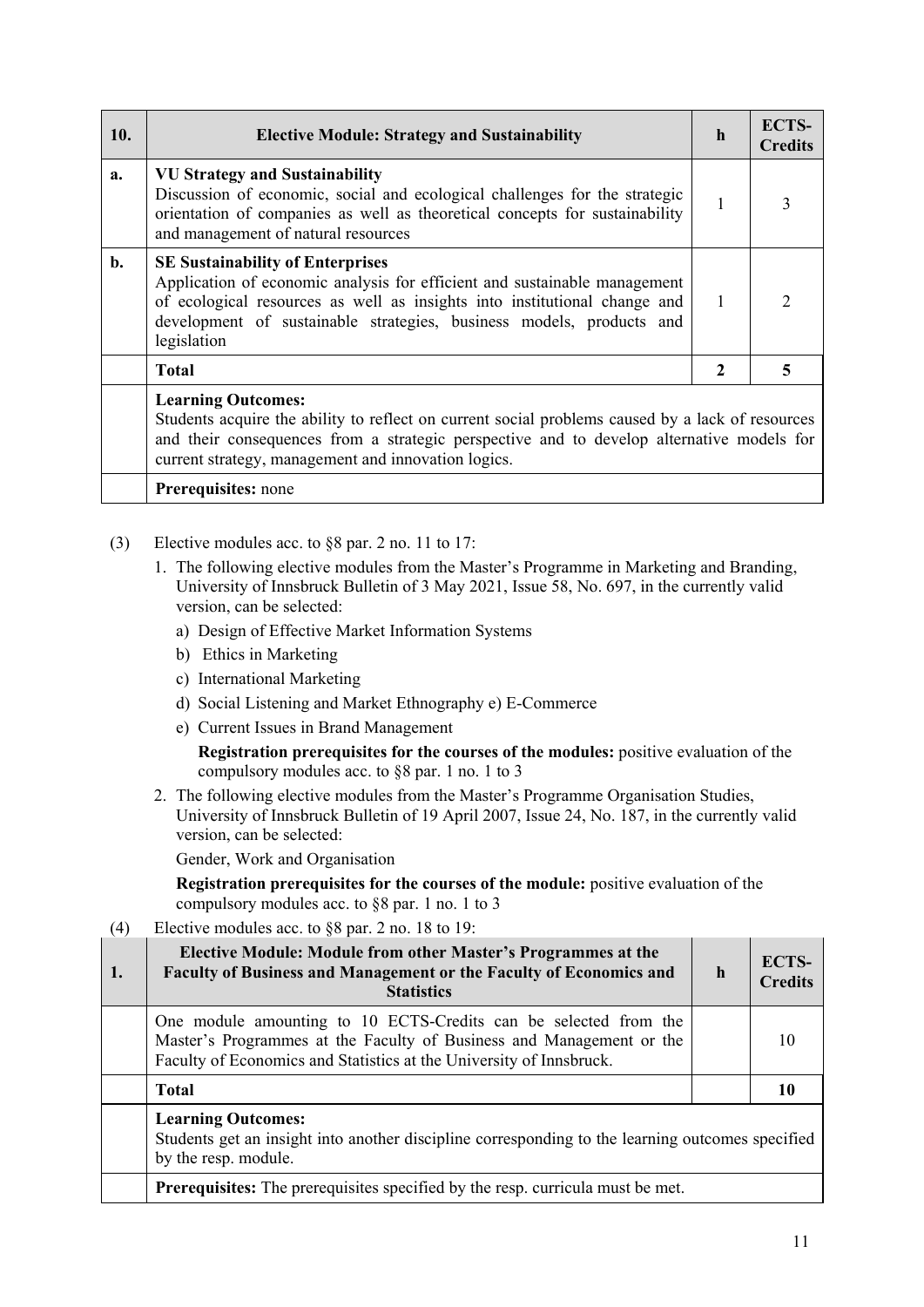| <b>Elective Module: Interdisciplinary Skills</b>                                                                                                                                                                                                 | h | <b>ECTS-</b><br><b>Credits</b> |
|--------------------------------------------------------------------------------------------------------------------------------------------------------------------------------------------------------------------------------------------------|---|--------------------------------|
| Providing the availability of places, courses amounting to 10 ECTS-Credits<br>may be selected from the curricula of other master's programmes at the<br>University of Innsbruck or from the elective Minors provided for master's<br>programmes. |   |                                |
| <b>Total</b>                                                                                                                                                                                                                                     |   |                                |
| <b>Learning Outcomes:</b><br>This module serves to expand the study programme and to acquire additional qualifications.                                                                                                                          |   |                                |
| Prerequisites: The prerequisites specified by the resp. curricula must be met.                                                                                                                                                                   |   |                                |

## **§ 10 Master's Thesis**

- (1) The topic of the Master's Thesis must be directly related to one or more of the compulsory modules acc. to §8 par. 1 no. 1 to 6 or the elective modules acc. to §8 par. 2 no. 1 to 10. The Master's Thesis is a scientific paper.
- (2) By writing the Master's Thesis, students have to prove that they are independently capable of applying and reflecting on theoretical and methodological instruments of the subject on a narrowed down topic within a limited period of time.
- (3) Students are entitled to suggest the topic for their Master's Thesis or to select from a number of suggestions.
- (4) The Master's Thesis covers 25 ECTS-Credits.
- (5) Written announcement of the topic and the supervisor of the Master's Thesis requires the successful completion of the compulsory modules acc. to §8 par 1 no. 1 to 6 and of elective modules acc. to §8 par. 2 to a n extent of 25 ECTS-Credits.
- (6) The completed Master's Thesis must be submitted to the university Director of Studies in writing and in the electronic form specified.
- (7) Several students may work on a topic together if the achievements of the individual students are identified and allocable.
- (8) If the supervisor agrees to it, the Master's Thesis may be written in another language.

#### **§ 11 Examination regulations**

- (1) The evaluation of a module is based on the evaluation of the courses of the module (course examinations).
- (2) For courses with continuous performance assessment, the examination methods (written/oral/papers) are specified by the course instructor before the start of the course.
- (3) The performance assessment of the compulsory module acc. to §8 par. 1 no. 7 takes place by the supervisor, based on the synopsis. Positive evaluation reads "successfully completed", negative evaluation reads "unsuccessfully completed".
- (4) Modules selected from other master's programmes acc. to §8 par. 2 no. 11 to 19 are subject to the examination regulations of the curricula they have been taken from.

## **§ 12 Academic degree**

Graduates of the Master's Programme in Strategic Management and Innovation are rewarded the academic degree "Master of Science", abbreviated as "MSc".

#### **§ 13 Coming into force**

This curriculum comes into force as of 1 October 2021.